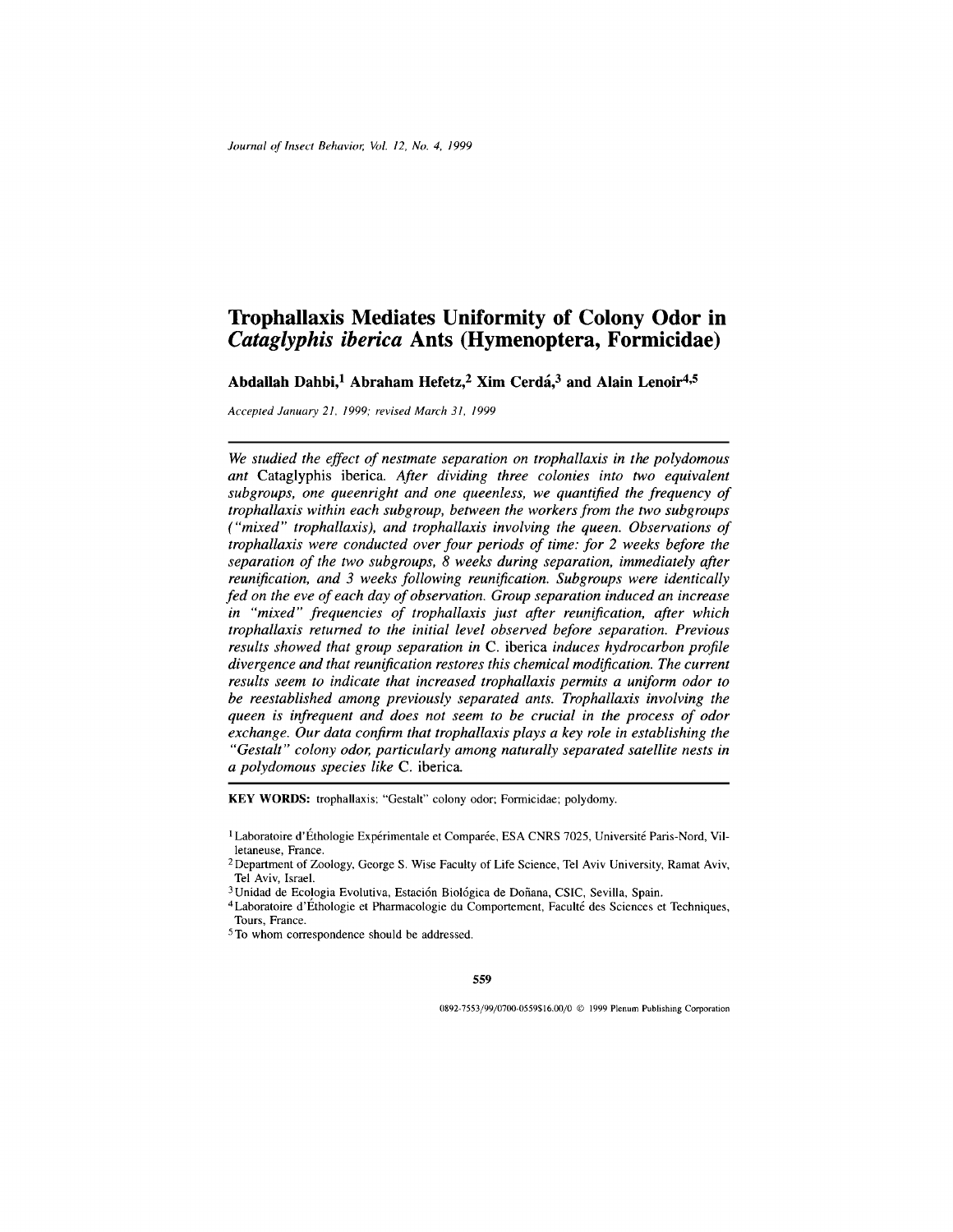#### **INTRODUCTION**

In ants, nestmate recognition is usually achieved through exchange of chemical signals which are generally considered to be mainly hydrocarbons (Vander Meer and Morel, 1998; Lahav *et al.,* 1999; Lenoir *et al.,* 1999), resulting in a mixture of odors or "Gestalt" (Crozier and Dix, 1979). The existence of such exchanges has been proven in several species of ants using radioisotopes (Soroker *et al.,* 1994, 1995, 1998; Vienne *et al.,* 1995; Meskali *et al.,* 1995). Trophallaxis, whose role has long been considered exclusively trophic, is widely involved in the process of odor exchange. During trophallaxis, the hydrocarbons stored in the postpharyngeal gland are exchanged independent of the alimentary flow (Soroker *et al.,* 1994). Allogrooming is also used to exchange odors, but at least in formicine ants, trophallaxis is the major mode of establishing the Gestalt.

In the monogynous and polydomous species *Cataglyphis iberica,* colonial odor seems to be established according to the Gestalt model (Dahbi and Lenoir, 1998a) and separation of nests over a long period of time, including hibernation, raises the problem of maintaining this Gestalt because the colonies of this species have well-developed nestmate recognition (Dahbi *et al.,* 1996). Two results confirm indirectly the Gestalt nature of colony odor in this species. It was observed (1) that separation of nests induces a divergence in hydrocarbon profiles (Dahbi and Lenoir, 1998a) and (2) that transports of workers between different nests permit the redistribution over satellite nests of young adults whose profiles differ from those of mature workers and, consequently, that these transports seem to be necessary for the maintenance of the collective colonial odor (Dahbi *et al.,* 1997). We hypothesized that when nestmates are naturally or artificially separated, the nestmate recognition cues will tend to segregate and that homogenization during reunification will be achieved by trophallaxis. In this study we tested the prediction that the trophallaxis rate between ants that have been separated and then regrouped would be higher than the normal intragroup trophallaxis.

## **MATERIALS AND METHODS**

Three queenright colonies of *C. iberica* were used in this study. They were collected in Bellaterra (near Barcelona, Spain) and kept in the laboratory in artificial nests at a temperature of  $25 \pm 2$ °C, 50% humidity, and a photoperiod of 10D: 14L. The ants were provided with a honey-apple mixture and mealworms twice a week on the eve of observation days.

From each of the three colonies, an experimental group of 240 workers (20 to 30% of each colony), including the queen, was created. Each group was subdivided randomly into two equal havles ( $\alpha$  and  $\beta$ ), and workers from each half were marked with a same-color dot for easier identification. The  $\alpha$  and  $\beta$ subgroups were kept together for a week for acclimatization prior to onset of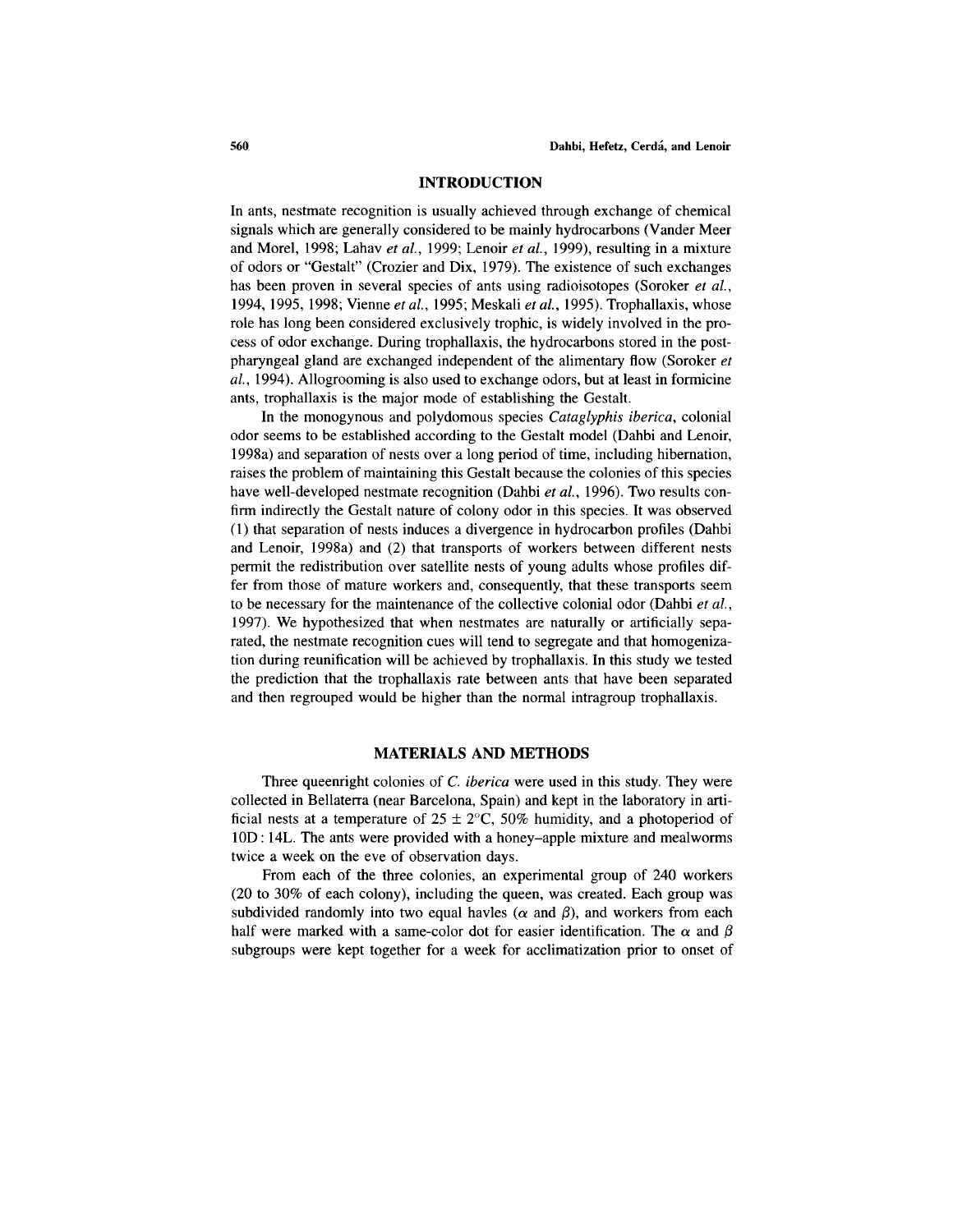the experiment. Previous observations have shown that such marking does not affect the ants' recognition behavior.

The experiment was composed of four periods of observations, as follows.

- Period A: A 2-week preseparation (control) period in which the two subgroups,  $\alpha$  and  $\beta$ , were kept as a single group including the queen.
- Period B: 8 weeks of separation during which the two subgroups,  $\alpha$  and  $\beta$ , were placed in two separate identical nests. Subgroup  $\alpha$  was queenright and subgroup  $\beta$  was queenless.
- Period C: The first 2 days following reunification of the two subgroups in a neutral nest (identical in shape to that used in period A).

Period D: The 3 weeks following period C.

During periods A, B, and D, observations were conducted twice a week for 30 min in the morning (from 0900) and 30 min in the afternoon (from 1300). All colonies were observed on the same day. For period C we noted the frequency of trophallaxis over 6 h—4 h in the morning (from 0800) and 2 h in the afternoon (from 1300)—and for 2 h the following day—1 h in the morning (from 1000) and 1 h in the afternoon (1300).

During each observation period we recorded the number of trophallactic events but not their duration. Since the ants were fed on the eve of each day of observation, they were not in a low nutritional state and performed mainly short trophallactic exchanges. We distinguished between trophallaxis performed between workers belonging to the same subgroup (intrasubgroup) and that between workers belonging to different subgroups ("mixed" trophallaxis). In addition, we recorded all trophallactic events involving the queen.

When "mixed" trophallaxis were observed, we distinguished between "donor" and "receiver" ants based on behavioral sequences (antennal movements, the opening of the mandibles) described earlier (Lenoir and Jaisson, 1982; Bonavita-Cougourdan, 1983; Hölldobler and Wilson, 1990).

Results are presented as the mean frequencies of trophallaxis observed per hour (±SE), and the statistical comparisons were conducted using ANOVA (Duncan test), Student's *t* test, and Wilcoxon matched-pairs test as appropriate. As no significant differences were observed among the three colonies (ANOVA,  $P > 0.05$ , the results were pooled.

## **RESULTS**

Trophallaxis between workers seemed to be a relatively frequent behavior in the tested *C. iberica,* with an average frequency of spontaneous trophallaxis of  $80.4 \pm 9.3$  events per hour (for a total of 240 workers) (Fig. 1; all trophallactic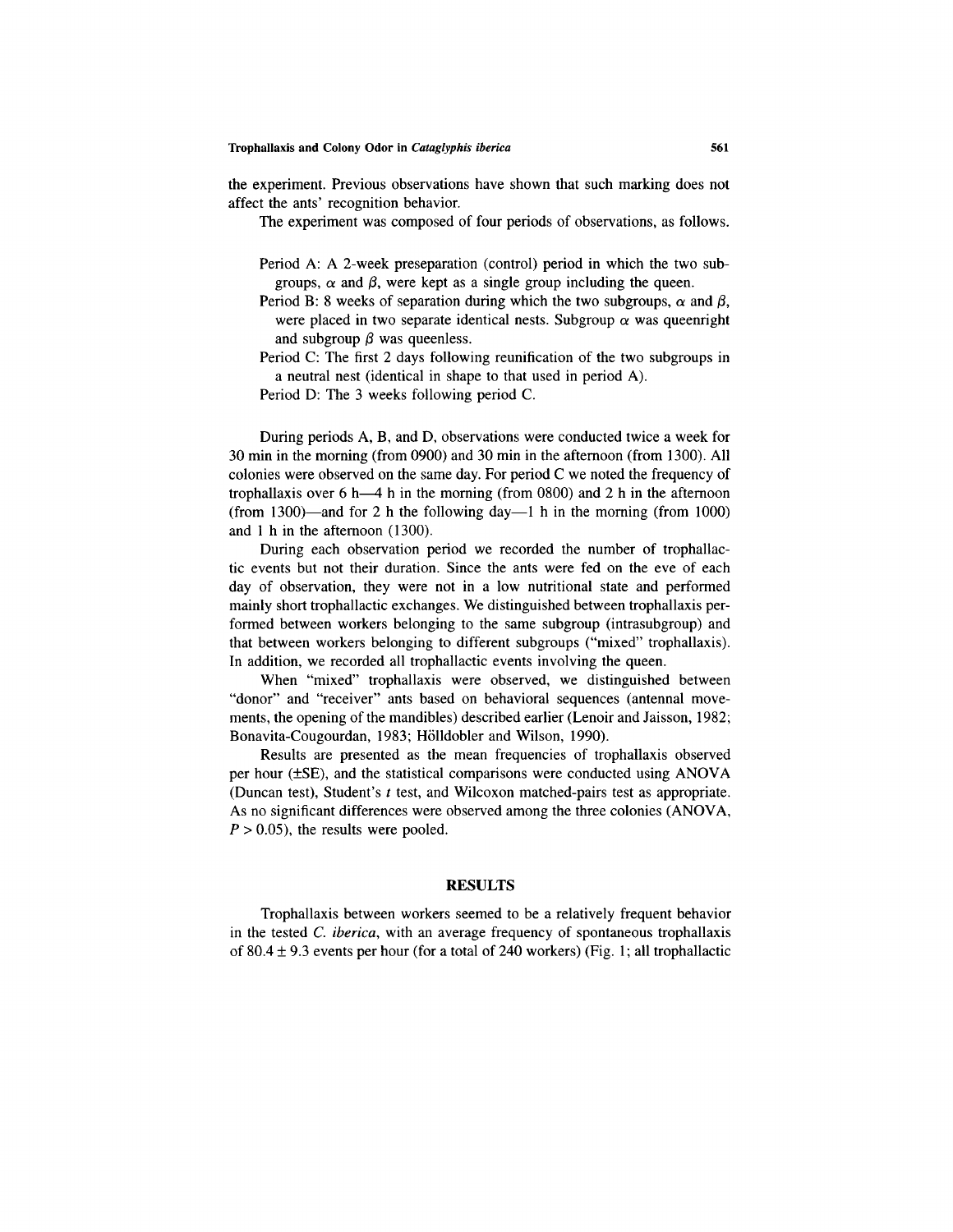

Fig. 1. Average frequencies of trophallaxis per hour (±SE) between *Cataglyphis iberica* workers observed for each type of encounter during the four observation periods.

exchanges, period A;  $n = 24$ ), representing  $0.67 \pm 0.08$  trophallaxis performed by each worker per hour (considering the two ants for each trophallaxis event). Trophallaxis was uniformly performed throughout the active period of the day, without any apparent differences between the morning and the afternoon sessions (90.5  $\pm$  15.3 and 70.3  $\pm$  10.3 for the morning and afternoon, respectively; Wilcoxon matched-paired test, *P >* 0.05).

The number of worker-worker trophallactic events per hour under the different social conditions is depicted in Fig. 1. Intrasubgroup trophallaxis (i.e., trophallaxis observed between  $\alpha-\alpha$  or  $\beta-\beta$  workers) remained unchanged when the ants were kept as a single group, i.e., during the preseparation period (A) and during the reunification periods (C and D, respectively), but was higher during separation period B (ANOVA, Duncan test, *P <* 0.05). We attribute this increase to the higher probability for a worker  $\alpha$  or  $\beta$  to interact within its own subgroup. This increase was more pronounced in the queenless groups (trophallaxis  $\beta-\beta$ ; Student's *t* test, *P =* 0.036) and was present uniformly throughout the 8 weeks of separation. However, the total frequency of trophallaxis during this period was not different from that in period A. In contrast, the total frequency of trophallaxis increased significantly following the reunification of nestmates (period C) in comparison to the presepartion and separation periods (80.4  $\pm$  9.3 and 75.7  $\pm$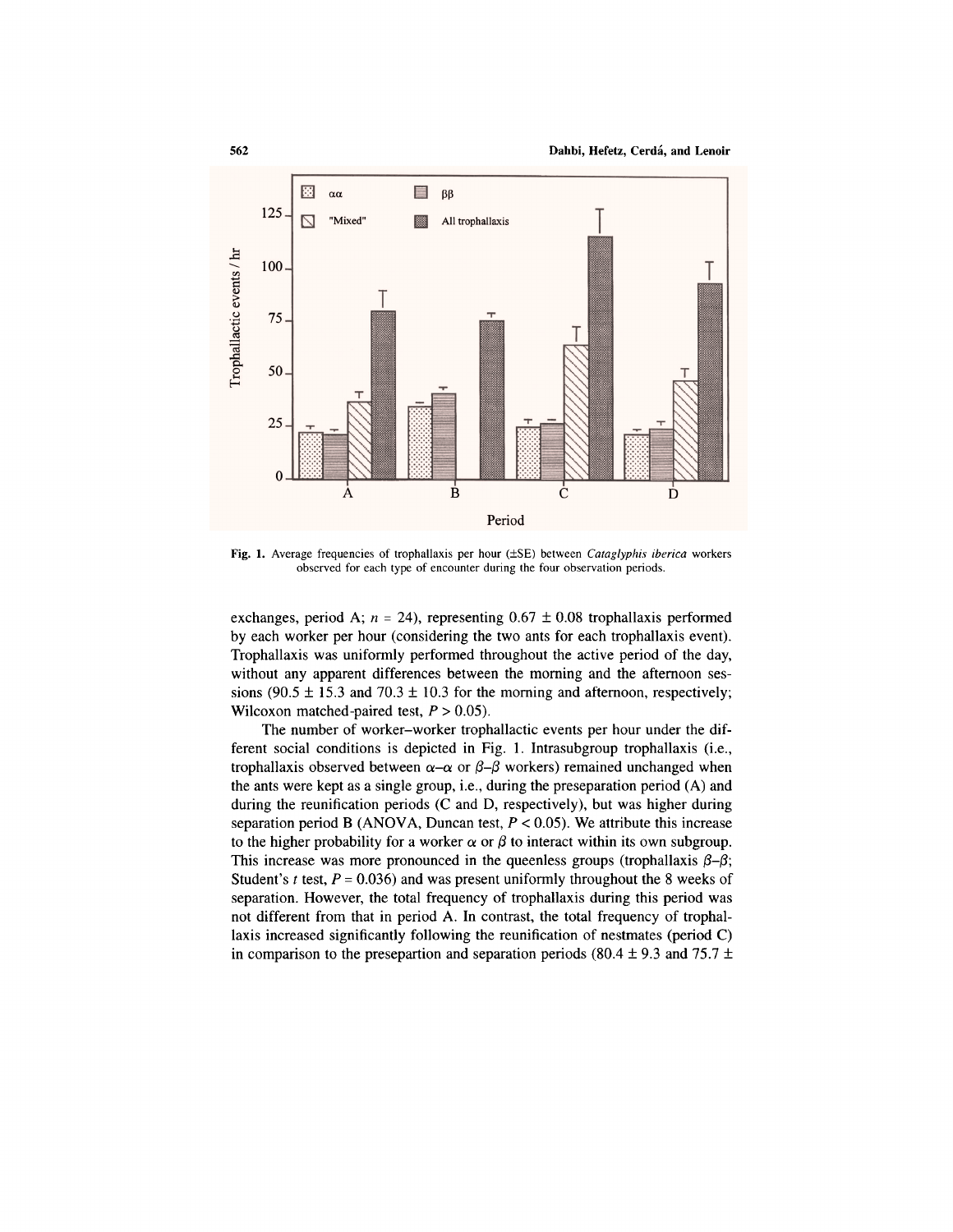3.7 for periods A and B, respectively, vs  $116.2 \pm 13.1$  for period C; ANOVA, Duncan test,  $P < 0.05$ ). This was due to a significant increase in the "mixed" trophallaxis rates (64.3  $\pm$  8.5 in period C vs 37.3  $\pm$  4.2 for period A; ANOVA, Duncan test, *P <* 0.05) but not in intragroup trophallaxis, which remained similar to that observed in the control period A. Period D lasted for 3 weeks following reunification, during which the ants exhibited intermediate levels of mixed trophallaxis (47.4  $\pm$  5.4). These were lower, but not significantly so, than during period C and higher, but not significantly so, than during period A. These differences were also due to the levels of mixed trophallaxis, because the intragroup trophallaxis remained unchanged.

Because workers within a subgroup were color marked, it was possible to distinguish "donors" (classified as the ant with open mandibles) from "receivers" (closed mandibles). The results indicate an asymmetry in mixed trophallaxis during period C. The increased trophallaxis during period C is linked to a higher frequencies of  $\alpha-\beta$  trophallaxis ( $\alpha$  donor and  $\beta$  recipient) compared to these in period A (39.3  $\pm$  6.0 vs 17.9  $\pm$  2.2 for periods C and A, respectively; ANOVA, Duncan test,  $P < 0.05$ ). The  $\beta$ - $\alpha$  frequencies, however, remained unchanged compared to those in period A (24.95  $\pm$  2.8 vs 19.3  $\pm$  2.35; ANOVA, Duncan test,  $P > 0.05$ ). In fact, throughout the experiment the frequencies of trophallaxis  $\alpha-\alpha$ ,  $\beta-\beta$ , and  $\beta-\alpha$  were similar; only trophallaxis  $\alpha-\beta$  during period C clearly demonstrated a higher frequency (ANOVA, Duncan test, *P <* 0.05).

Trophallaxis involving the queen was rare compared to worker-worker trophallaxis. In all these cases the queen was never a "donor" (Table I). However, when we calculated the frequency of worker-worker trophallaxis per worker it did not differ from that of queen-worker trophallaxis (0.67 vs 0.75 for period A and 0.97 vs 0.92 for period C) and was significantly lower during

| Type of encounter                                           | Period A                                   | Period B            | Period C                                   | Period D                                     |
|-------------------------------------------------------------|--------------------------------------------|---------------------|--------------------------------------------|----------------------------------------------|
| $\alpha$ -queen<br>$\beta$ -queen                           | $0.42 \pm 0.27$ (a)<br>$0.33 \pm 0.20$ (a) | $1.94 \pm 0.31$ (b) | $0.58 \pm 0.22$ (a)<br>$0.33 \pm 0.13$ (a) | $1.17 \pm 0.34$ (a,b)<br>$2.00 \pm 0.55$ (b) |
| Comparison $\alpha$ -Q/ $\beta$ -Q<br>All trophallaxis with | <b>NS</b>                                  |                     | <b>NS</b>                                  | NS                                           |
| the queen<br>Mean trophallaxis per                          | $0.75 \pm 0.38$ (a)                        | $1.94 \pm 0.31$ (b) | $0.92 \pm 0.28$ (a)                        | $3.17 \pm 0.68$ (b)                          |
| worker (worker-<br>worker)                                  | $0.67 \pm 0.08$ (a)                        | $0.63 \pm 0.03$ (a) | $0.97 \pm 0.11$ (b)                        | $0.79 \pm 0.08$ (a,b)                        |

Table I. Average Frequencies of Trophallaxis per Hour ( $\pm$ SE) Involving the Queen in *Cataglyphis iberica* During the Four Observation Periods<sup>a</sup>

<sup>a</sup>Within each line, statistical differences are shown by different letters (ANOVA, Duncan test,  $P < 0.05$ ). Comparisons of  $\alpha$ -queen and  $\beta$ -queen trophallaxis frequencies for each period were performed by a Student *t* test *(P <* 0.05). The last line indicates, for comparison, the mean number of worker-worker trophallaxis per worker.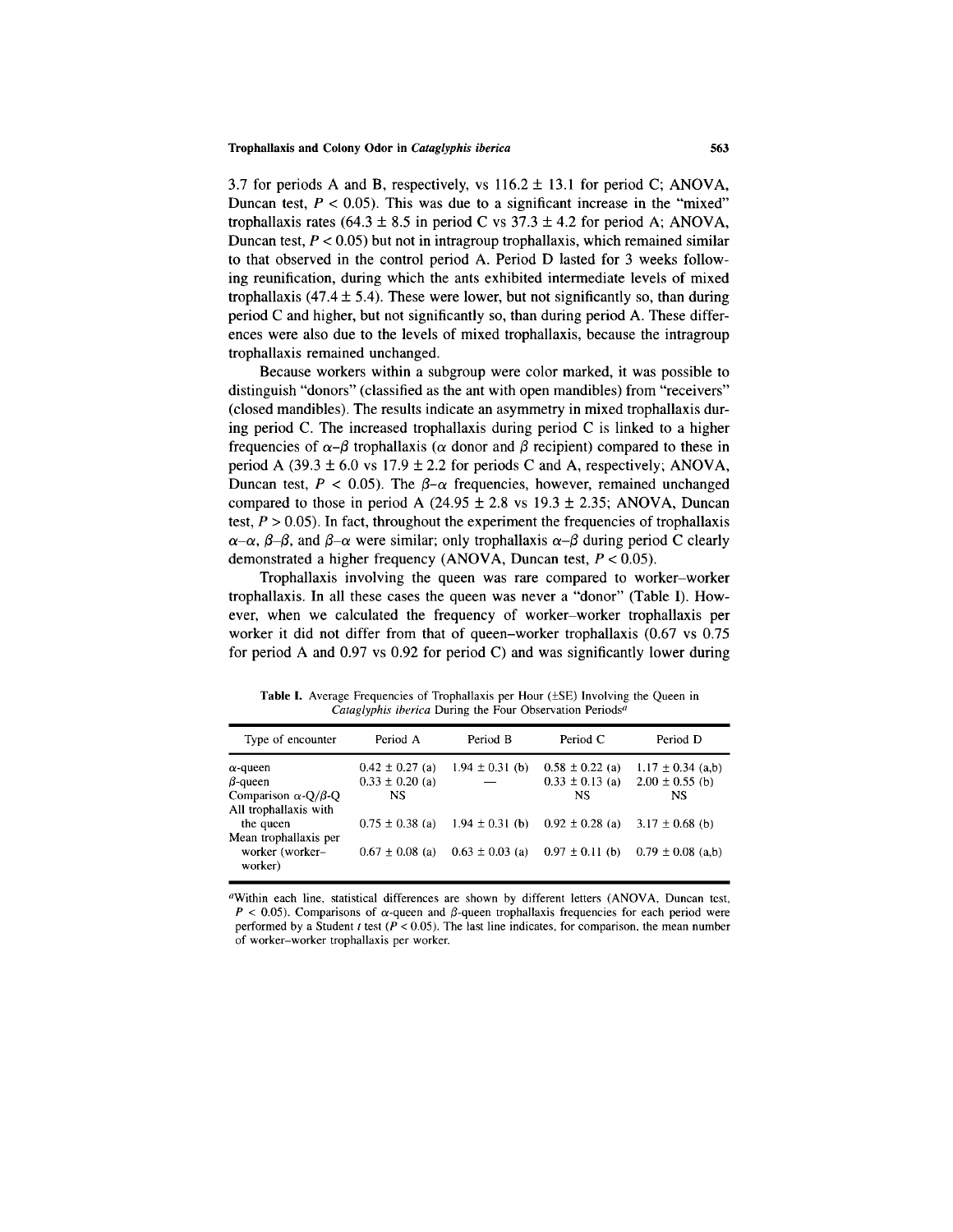periods B (0.63 vs 1.94) and D (0.79 vs 3.17) (Student's *t* test, *P <* 0.05). In addition,  $\alpha$ -queen and  $\beta$ -queen trophallaxis did not differ through the A, C, and D periods.

#### **DISCUSSION**

In polydomous and closed ant colonies like those of *C. iberica,* the problem arises of maintaining the "Gestalt" odor through long periods of separation, including hibernation. In such situations nestmate recognition cues will tend to segregate and we predicted that this would lead to efforts to rehomogenize. As demonstrated by Soroker *et al. (*1994), trophallaxis concerns more than just food transfer and is also involved in the process of odor homogenization. We thus predicted that an elevated amount of trophallaxis would be stimulated by disparate signals. Our results confirm that an elevated amount of trophallaxis between the  $\alpha$  and the  $\beta$  ants ("mixed" trophallaxis) did indeed occur when the ants were reunited.

It was observed previously that separating *C. iberica* nestmates affects their PPG hydrocarbon profile and leads to a profile divergence inducing longer antennations in dyadic encounters. Reunification reverses this trend (Dahbi and Lenoir, 1998a). The high frequency of trophallaxis occurring after experimental separation (period C) suggests that this behavior contributes to the elaboration of the Gestalt odor in this species. However, no aggression appeared after reunification, indicating that soliciting and giving trophallaxis are not appeasement behaviors as was described in *Ponera coarctata* (Liebig *et al.,* 1997).

The increase in the mixed trophallaxis frequency takes place immediately after reunification and decreases during the following weeks. This result suggests that homogenization by means of trophallaxis might be accomplished during the hours following reunification of nestmates and that behavioral expression is directly linked to the chemical divergence within the group. However, this increase cannot be due to a nutritional homogenization among separated workers, as the experiment was designed to exclude this effect. Social isolation of *Camponotus fellah* workers leads to a similar result: during reunification, the duration of trophallaxis increases as the isolation period augments, even though the ants are fed normally (Boulay *et al.,* 1999). Using artificially mixed colonies of *Manica rubida* and *Formica selysi,* Vienne *et al.* (1995) demonstrated that the transfer of hydrocarbons between individuals occurred mainly during the first 24 h following homospecific or allospecific dyadic encounters.

The supernumerary trophallactic events observed during reunification concerns only  $\alpha-\beta$  interactions. This asymmetry cannot be linked to the involvement of the queen in the colony odor in this species as shown by Dahbi and Lenoir (1998b). It could, however, be linked to the dispersion of a queen signal(s) by  $\alpha$ workers to their  $\beta$  sisters that may have deteriorated while kept under queenless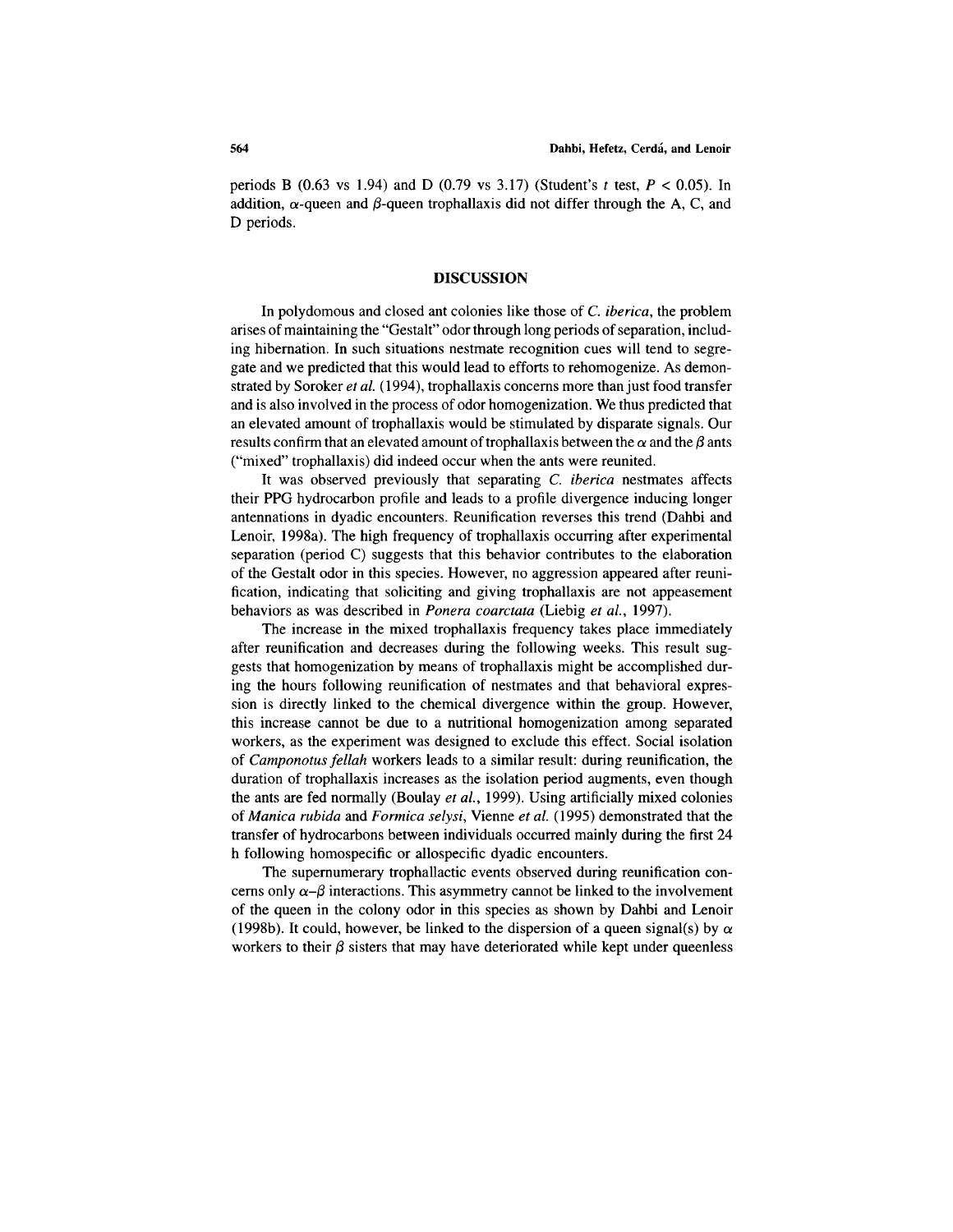conditions. Such a distribution of queen pheromone by "messenger" workers was reported in *Apis mellifera* (Naumann *et al.,* 1993) but never in ants.

During interindividual encounters, *C. iberica* workers react aggressively (allocolonial) or amicably (homocolonial) without behavioral gradation in their response (Dahbi *et al.,* 1996). The increase in trophallaxis frequency between separated nestmates shows that workers are able to discriminate a weak odor divergence and then preferentially orient their interactions. The nestmate discrimination in *C. iberica* colonies may be based on a threshold corresponding to a precise value of the discrepancy between the template and the odor encountered. Any value above the threshold elicits full aggression (between colonies), while for values below the threshold, the response is amicable but the behavior is manifested with longer antennations (within colonies). We hypothesize that the magnitude of odor divergence between separated workers remains below the tolerance threshold. When reunified, previously separated nestmates perceive the slight odor differences through intensive mutual antennations and manifest more interactions, especially trophallaxis (present results) or adult transport (Dahbi *et al.,* 1997) which results in a uniform colony odor. A similar homogenization process was observed previously in other ant species (e.g., *Myrmica rubra),* in which isolated workers were more frequently licked by their nestmates when returned to the colony (De Vroey and Pasteels, 1978). In *Leptothorax lichtensteini,* previously separated groups remerge slowly after an intensive period of mutual antennations (Provost, 1989). This author concluded a Gestalt process of colony odor in this species. This conclusion can now be confirmed in the light of the newly acquired knowledge of Gestalt colony odor.

Such a flexible recognition process may be adaptive for polydomous colonies of *C. iberica* since satellite nests, each containing several hundred individuals, are completely separated during the 5-month hibernation period (Cerda *et al.,* 1994; Dahbi *et al.,* 1997). At the end of hibernation, acceptance between nestmates belonging to different nests still remains possible and intensive trophallactic exchanges may be how a uniform odor is reestablished throughout all colony members.

During the experiments the queen received rather than offered. Queenworker trophallaxis was elevated during periods B (separation) and D (after reunification), which could be due to variations in queen physiology. In the control period, queen-worker trophallaxis did not differ from worker-worker trophallaxis. The  $\beta$  workers that were separated from the queen did not demonstrate specific trophallaxis with their queen just after reunification. We conclude that in *C. iberica* the queen does not differ from the workers with respect to the distribution of colony recognition cues and that she does not constitute the origin of the Gestalt. This is congruent with previous data on this genus [Berton *et al.* (1991) for *C. cursor,* Dahbi and Lenoir (1998b) for *C. iberica,* Lahav *et al.* (1998) for *C. niger].*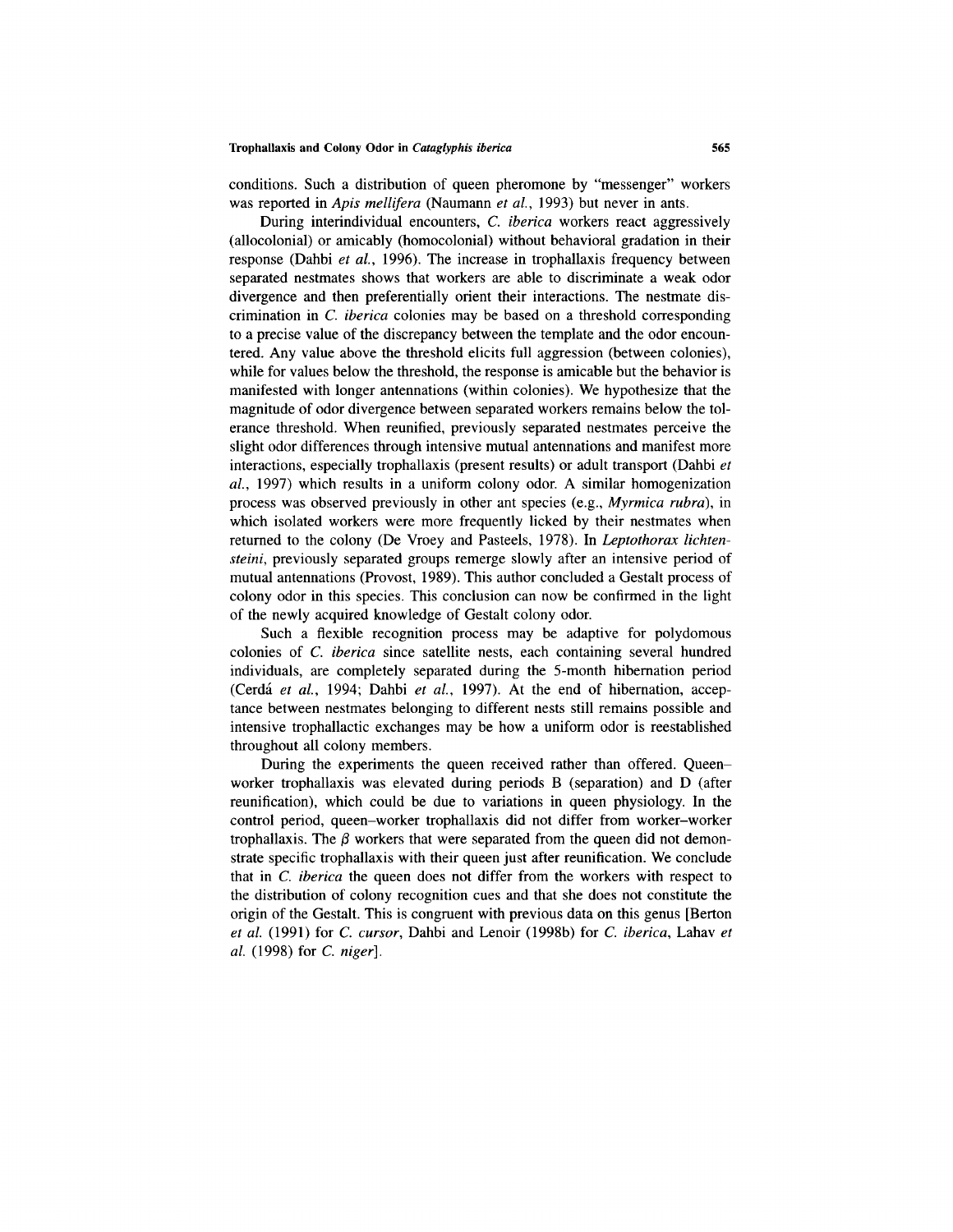### **ACKNOWLEDGMENTS**

We are grateful to Andrea Dejean and Nomi Paz for the English translation and revision and two anonymous referees for their comments that improved the manuscript.

#### **REFERENCES**

- Berton, F., Lenoir, A., Nowbahari, E., and Barreau, S. (1991). Ontogeny of queen attraction to workers in the ant *Cataglyphis cursor* (Hym. Formicidae). *Insectes Soc.* 38: 293-305.
- Bonavita-Cougourdan, A. (1983). Activite antennaire et flux trophallactique chez la fourmi *Camponotus vagus* Scop. (Hym. Form.). *Insectes Soc.* 30: *423—442.*
- Boulay, R., Quagebeur, M., Godzinska, E. J., and Lenoir, A. (1999). Social isolation in ants: Evidence of its impact on survivorship and behavior in *Camponotus fellah* (Hymenoptera, Formicidae). *Sociobiology* 33: 111-124.
- Cerda, X., Retana, J., and De Haro, A. (1994). Social carrying between nests in polycalic colonies of the monogynous ant *Catalyphis iberica* (Hymenoptera: Formicidae). *Sociobiology* 23: 215-231.
- Crozier, R. H., and Dix, M. W. (1979). Analysis of two genetic models for the innate components of colony odour in social Hymenoptera. *Behav. Ecol. Sociobiol.* 4: 217-224.
- Dahbi, A., and Lenoir, A. (1998a). Nest separation and the dynamics of the "Gestalt" odour in the polydomous ant *Cataglyphis iberica* (Hymenoptera, Formicidae). *Behav. Ecol. Sociobiol.* 42: 349-355.
- Dahbi, A., and Lenoir, A. (1998b). Queen and colony odour in the multiple nest ant species, *Cataglyphis iberica* (Hymenoptera, Formicidae). *Insectes Soc.* 45: 301-313.
- Dahbi, A., Cerda, X., Hefetz, A., and Lenoir, A. (1996). Social closure, aggressive behavior and cuticular hydrocarbon profile in the polydomous ant *Cataglyphis iberica* (Hymenoptera, Formicidae). *J. Chem. Ecol.* 22: 2173-2186.
- Dahbi, A., Cerda, X., Hefetz, A., and Lenoir, A. (1997). Adult transport in the ant *Cataglyphis iberica:* A means to maintain a uniform colonial odour in a species with multiple nests. *Physiol. Entomol.* 22: 13-19.
- DeVroey, S. C., and Pasteels, J. M. (1978). Agonistic behaviour of *Myrmica rubra L. Insectes Soc.* 25: 247-265.
- Holldobler, B., and Wilson, E. O. (1990). *The Ants,* Springer-Verlag, Heidelberg, Berlin.
- Lahav, S., Soroker, V., Vander Meer, R. K., and Hefetz, A. (1998). Nestmate recognition in the ant *Cataglyphis niger:* Do queens matter? *Behav. Ecol. Sociobiol.* 43: 203-212.
- Lahav, S., Soroker, V., Hefetz, A., and Vander Meer, R. K. (1999). Direct behavioral evidence for hydrocarbons as ant recognition discriminators. *Naturwissenchaften* **86:** 246–249.
- Lenoir, A., and Jaisson, P. (1982). Evolution et rôle des communications antennaires chez les insectes sociaux. In Jaisson, P. (ed.), *Social Insects in the Tropics*, Vol. 1, Université Paris-Nord Press, Paris, pp. 157-180.
- Lenoir, A., Fresneau, D., Errard, C., and Hefetz, A. (1999). Individuality and colonial identity in ants: The emergence of the social representation concept. In Detrain, C., Deneubourg, J. L., and Pasteels, J. (eds.). *Information Processing in Social Insects,* Birkhauser, Basel (in press).
- Liebig, J., Heinze, J., and Holldobler, B. (1997). Trophallaxis and aggression in the ponerine ant, *Ponera coarctata:* Implications for the evolution of liquid food exchange in the Hymenoptera. *Ethology* 103: 707-722.
- Meskali, M., Bonavita-Cougourdan, A., Provost, E., Bagnères, A.-G., Dusticier, G., and Clément, J.-L. (1995). Mechanism underlying cuticular hydrocarbon homogeneity in the ant *Camponotus vagus* (Scop.) (Hymenoptera: Formicidae): Role of postpharyngeal glands. *J. Chem. Ecol.* 21: 1127-1148.
- Naumann, K., Winston, M. L., and Slessor, K. N. (1993). Movement of honey bee *(Apis mellifera* L.) queen mandibular gland pheromone in populous and unpopulous colonies. J. *Insect Behav.* 6: 211-223.